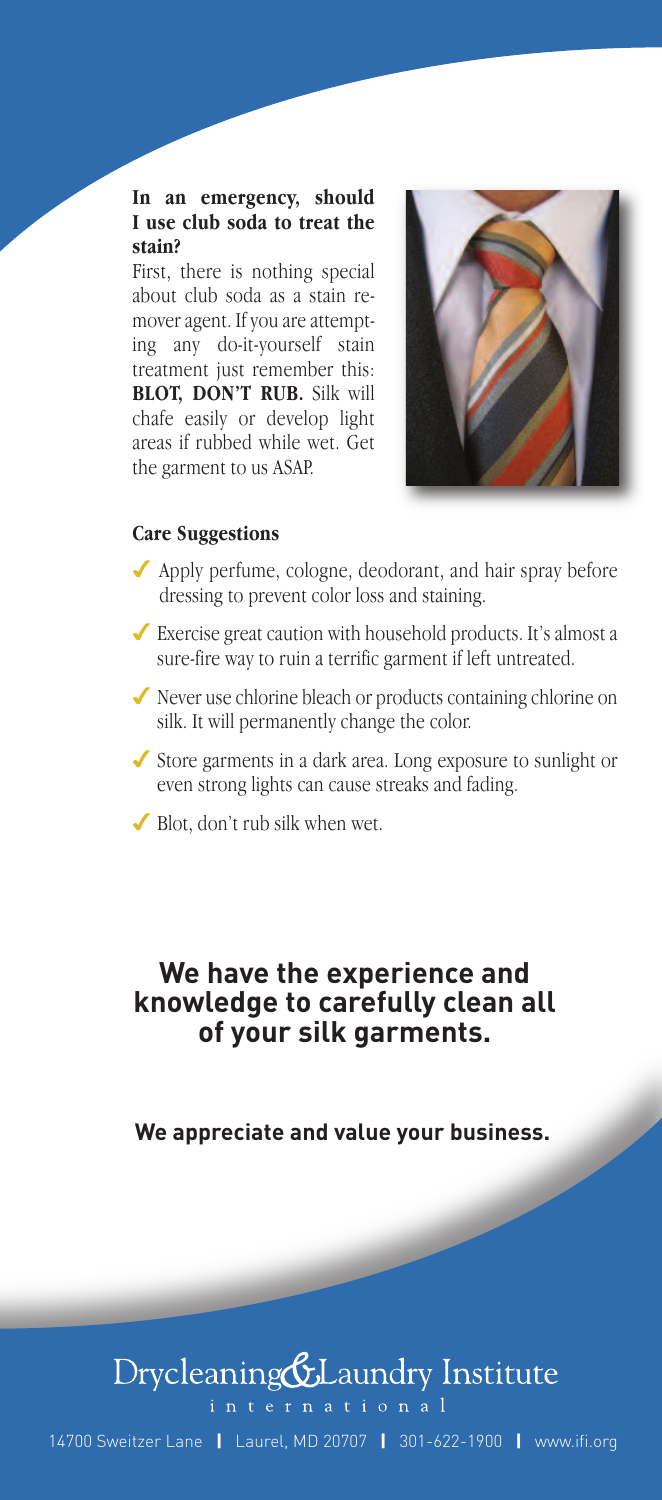# *SILK* **FOR HER FOR HIM**

A CONSUMER GUIDE FROM YOUR DLI GARMENT CARE PROFESSIONAL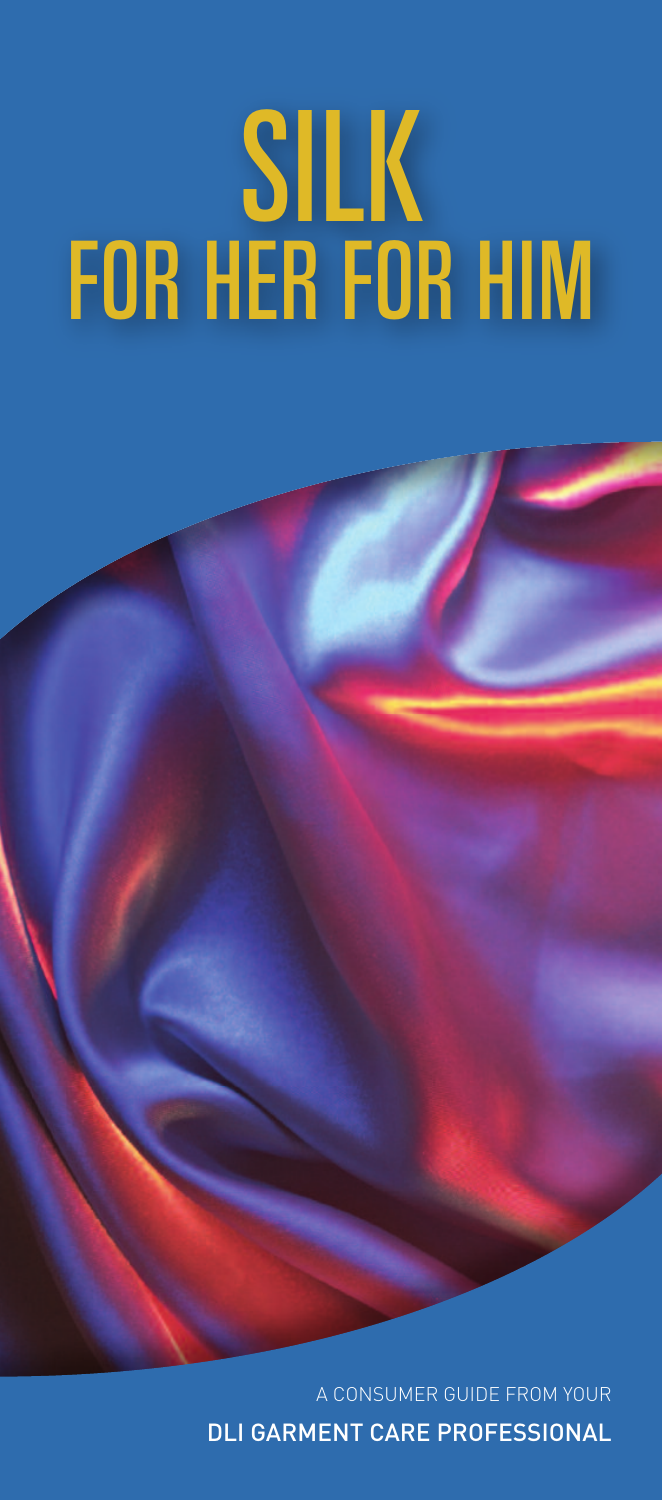## *SILK* **FOR HER FOR HIM**

*Silk garments are no longer limited to high-end designer labels or neckties. Everyday silk casual wear for men and women is very popular.We know because we clean a lot of silk garments. It drapes, looks and feels great. But, like other fabrics, silk is susceptible to conditions of wear, stains, and color loss.*



#### **Should I dryclean or wash my silk garment?**

We know that silk responds well to drycleaning. Washing silk at home may result in shrinkage, limpness, and considerable fading. We recommend following the manufacturer's care label instructions with a reminder that, in most instances, a garment with a washable label can also be safely drycleaned.

#### **I did wash it at home and now look at it. Can you help me?**

Regrettably, some 'washable' silk dyes do not react well to water. Oftentimes vibrant colors fade in washing, resulting in fading or multi-colored dyes will run into one another. We see it especially when light and darker dyed fabrics are combined. We routinely double check colorfastness before we begin any cleaning process. You should too when washing at home.

From time to time, we can brighten faded colors with a special professional process. However, it is only a temporary fix.

#### **Can you get the underarm stains out?**

Well, yes and no. We know how to address this problem and we do. But, sometimes perspiration and other conditions of wear result in a permanent color change.